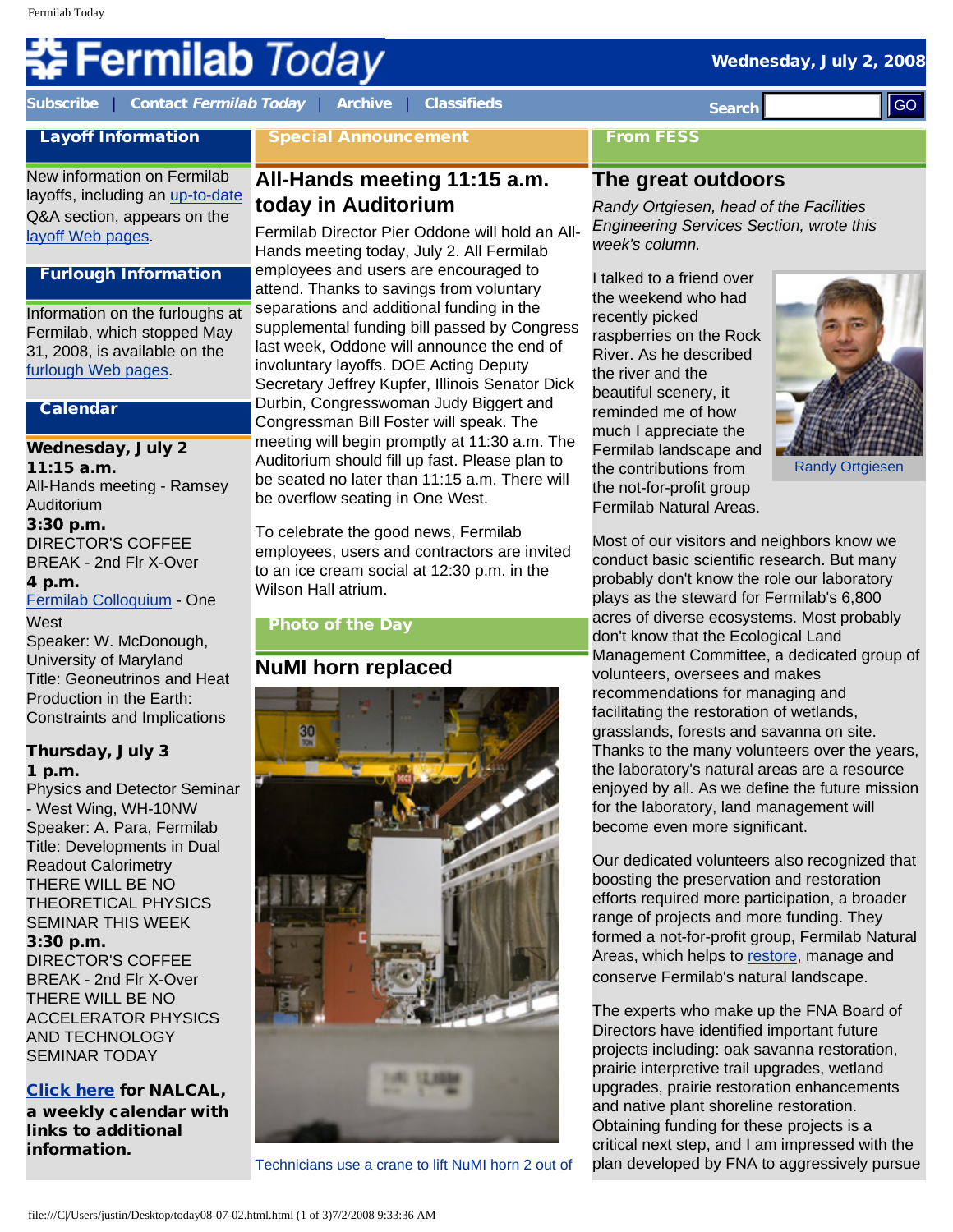#### Weather



Thunderstorms 87°/62°

[Extended Forecast](http://forecast.weather.gov/MapClick.php?CityName=Batavia&state=IL&site=LOT)

#### [Weather at Fermilab](http://www-esh.fnal.gov/pls/default/weather.html) Current Security

Status

[Secon Level 3](http://www.fnal.gov/pub/about/public_affairs/currentstatus.html)

#### Wilson Hall Cafe

#### Wednesday, July 2

- Shrimp gumbo
- Pizza burger\*
- Bistro salmon steak
- Mongolian beef
- BLT wrap
- Assorted slice pizza
- Chicken Cajun pasta

\*Carb Restricted Alternative

#### [Wilson Hall Cafe Menu](http://bss.fnal.gov/cafe/index.html)

#### Chez Leon

#### Wednesday, July 2 Lunch

- Poached salmon w/scallion sauce

- Lemon orzo w/pine nuts
- Summer vegetable medley
- Chocolate Kahlua flan

Thursday, July 3 **Dinner** - Closed

#### [Chez Leon Menu](http://bss.fnal.gov/chezleon/index.html)

Call x4598 to make your reservation.

**Archives** 

the chase area in the Target Hall. The horn, which developed a leak in the suction line during the last week of May, was replaced with a new horn. NuMI was shut down during the first week of June for the replacement and will come back online sometime next week.

## Feature

# **Fermilab pool to offer children's swimming lessons**

Fermilab employees and users can now enjoy the Fermilab pool. The pool opened yesterday and will soon host swimming lessons for both youth and pre-schoolers.

The Naperville YMCA will offer three sessions of swimming lessons between July 7 and Aug. 11. Swimming lesson registration information and forms are available at Fermilab daycare and daycamp. Registration forms for the first session must be turned in by noon on Thursday, July 3. These forms can be placed in deposit boxes at both daycare and daycamp locations. For more information on lessons please contact Peter Wilson ([pjw@fnal.gov](mailto:pjw@fnal.gov), x2156).

Swimming lesson sessions:

Session I: Weeks of July 7 and July 14 Session II: Weeks of July 21 and July 28 Session III: Weeks of Aug. 4 and Aug. 11

Schedule for each session: 9:00 - 9:40 a.m. - Youth lessons 9:50 - 10:30 a.m. - Youth lessons 10:00 - 10:30 a.m. - Preschool lessons 10:40 - 11:10 a.m. - Preschool lessons

The pool hours are as follows: Tuesday to Friday: 11:30 a.m. - 6:30 p.m., with adult lap swim 11:30 a.m. - 1 p.m. Saturday and Sunday: 1 - 6:30 p.m.

Daily admission to the pool is \$5. Memberships are payable only by cash or check and are available at the pool through Sunday, July 6. For information about the pool and memberships please contact Dee Hahn [\(dhahn@fnal.gov,](mailto:dhahn@fnal.gov) x2354).

In the News

grants and to seek support from the local business community, individual donations and membership. You can get more information on these efforts and how to participate on the [FNA Web site.](http://www.fermilabnaturalareas.org/)

I enjoy the natural beauty of the great outdoors, and appreciate the majesty of a white oak and the feel of a mellow summer morning. I thank our Roads and Grounds department, FNA and all other volunteers for their many contributions to help preserve our natural areas for future generations. If you enjoy nature as much as I do, you may want to get involved too.

#### **Safety Update**

## **ES&H weekly report, July 1**

This week's safety report, compiled by the Fermilab ES&H section, lists two minor firstaid injuries, both non-recordable. Fermilab has not had a reportable injury for almost three months. Find the full report [here](http://www.fnal.gov/pub/today/safetyreport_2008/Safetyreport070108.pdf).

#### [Safety report archive](http://www.fnal.gov/pub/today/Safetyreport_2008archive.html)

Announcements

## [Have a safe day!](http://www.fnal.gov/pub/about/safety/profiles.html)

#### No tour Wednesday

Due to scheduling conflicts with the All-Hands meeting, the regular "Get to Know Fermilab Guided Tour" will not take place tomorrow. The tour will resume Wednesday, July 9.

#### Performance reviews due

It is the time of year to reflect on our past year's performance. Please note that completion of the following portions of the review process must occur in July 2008:

- [2007-2008 accomplishment report](http://wdrs.fnal.gov/elr/employee_ar_04.doc) (completed by employee July 15)
- [2007-2008 performance review form](http://wdrs.fnal.gov/elr/perfrev_07.doc) (completed by manager in July)

You will also set goals for the 2008-2009 review period after your initial discussions with your manager in July. If you have any questions about the [performance review](http://wdrs.fnal.gov/elr/perform_rev.html) [process,](http://wdrs.fnal.gov/elr/perform_rev.html) please contact the [Employee](http://wdrs.fnal.gov/elr/org_chart.html) [Relations department.](http://wdrs.fnal.gov/elr/org_chart.html)

TIAA CREF counseling Thursday Chad Stein from TIAA CREF will conduct individual counseling sessions at Fermilab on